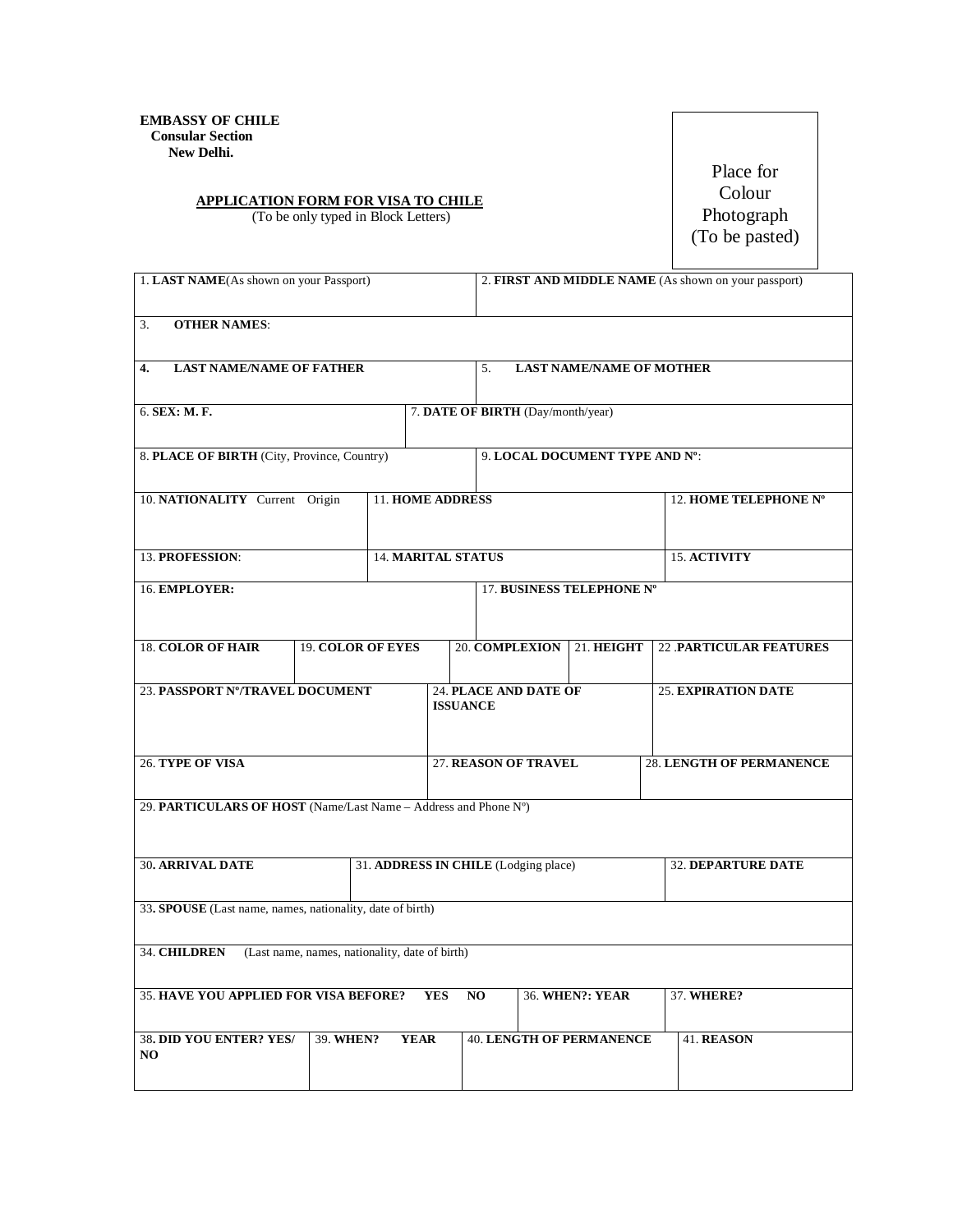42. **IS ANY OF THE FOLLOWING PEOPLE IN CHILE**? Spouse Fiancé/Fiancée Brothers/Sisters Father/Mother other

43. LIST THE COUNTRIES WHERE YOU HAVE LIVED FOR MORE THAN SIX MONTHS ALONG THE LAST 5 YEARS, COMMENCING FROM YOUR CURRENT RESIDENCE.

AFFIDAVIT: I declare that I am aware that during my stay in Chile I may not carry out gainful activities nor intervene in its internal policy or in acts against its Political Constitution or the Laws, Decrees and other provisions applicable in its territory and promise, during my stay in Chile NOT to apply for a change of my status of tourist. I further declare that all the particulars contained in this Application are true.

-------------------------------------------- ---------------------------------------------

DATE APPLICANT'S SIGNATURE